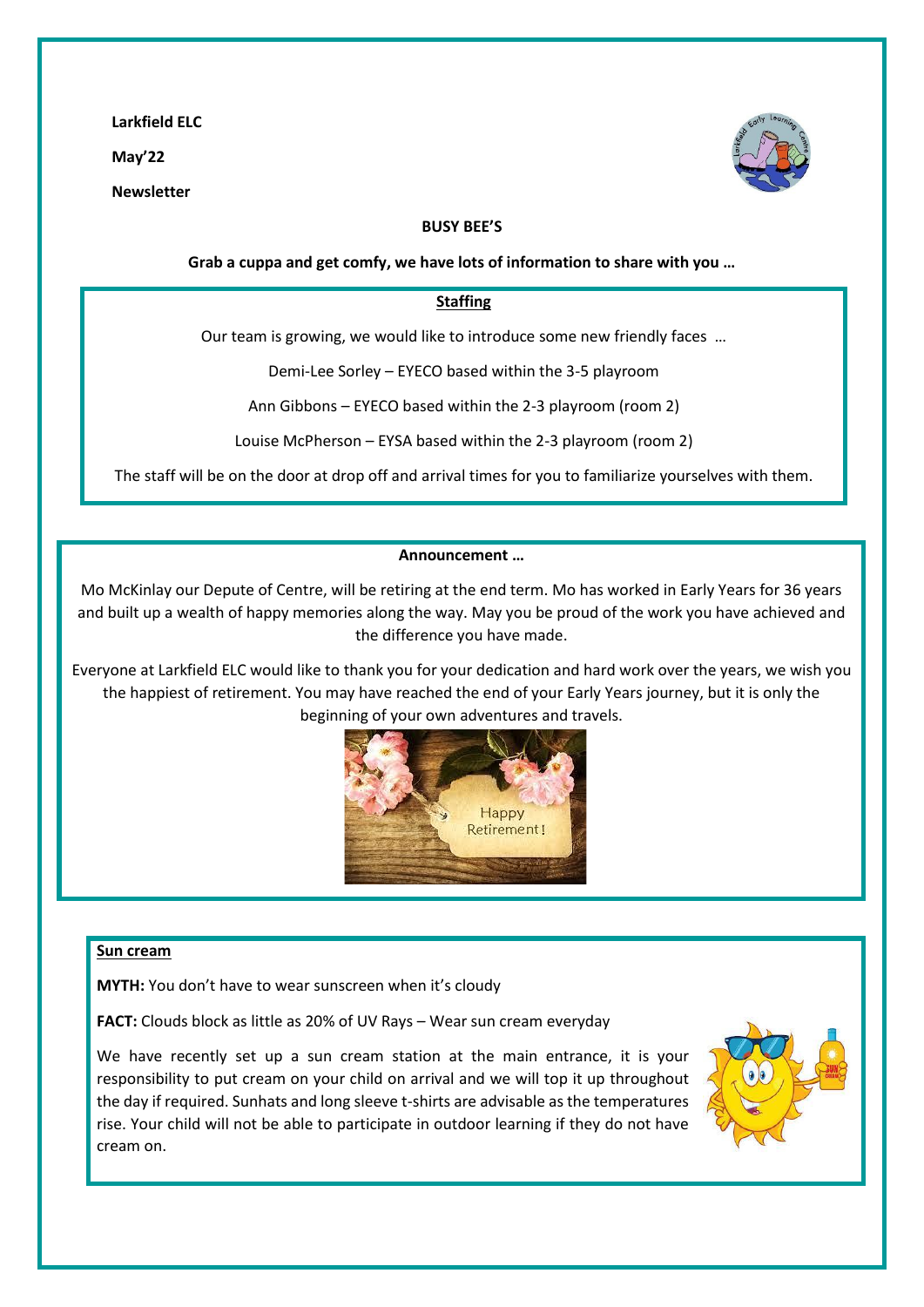### **Transitions to School**

We have started our transition visits to school and have P6 buddies visiting the nursery each week. Your child's keyworker will keep you updated with how they are getting on. These visits will allow your child to familiarize themselves with the school environment. All schools will be sending their teachers out to visit the nursery to meet the children and discuss transition information with staff. We will be having a transition evening for you to catch up with your child's keyworker, please refer to 'dates in the' diary section.



# **Admissions**

HQ are working on allocating placements for next term. We will not have this information until nearer the end of May for children who have birthdays between March & October. If your child's birthday is November to February you will not receive this information about your child's placement until September.



National Numeracy Day is on the 18<sup>th</sup> May this year. Your child will have the opportunity to take part in a wide range of numeracy themed experiences. Keep an eye on Twitter to see what we get up to.